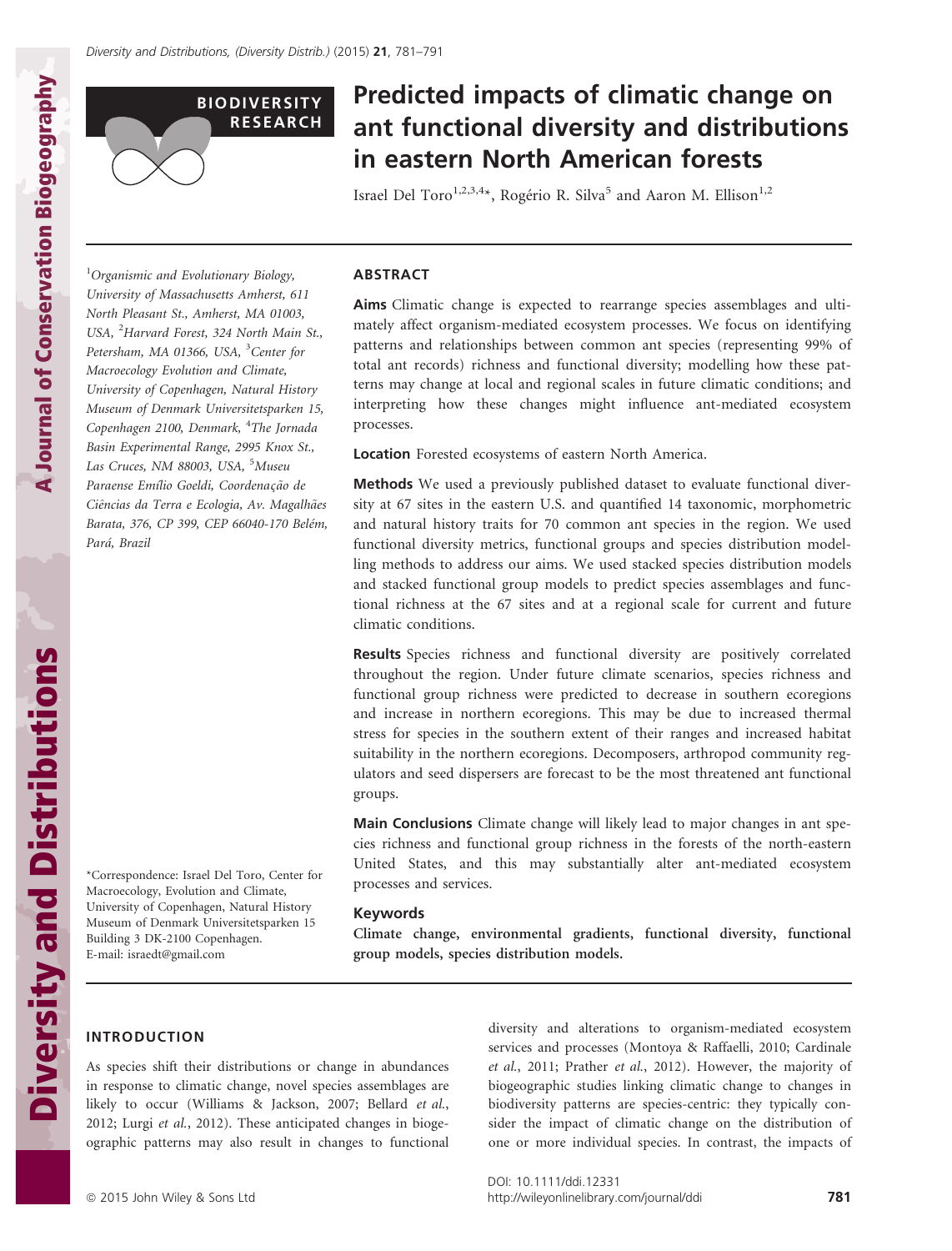climatic change on functional roles of species or entire assemblages are rarely considered (McMahon et al., 2011).

Two methods are used commonly for assessing effects of climatic change on large-scale biodiversity patterns and to predict effects of climatic change on functional diversity: (1) empirical data collected along environmental gradients, where space is used as a surrogate of time (Lavergne et al., 2010; De Frenne et al., 2013), are used to asses species compositional changes with varying environmental conditions, which may occur in future climates, and (2) species distribution models (SDMs) that describe how suitable habitat for individual species is likely to change in response to future climatic conditions (Franklin, 2009, 2010) are used to infer potential suitable habitat for species in future climates. Both of these approaches have yielded valuable insights into how individual species or entire assemblages are likely to change under gradually changing climatic and environmental conditions (De Frenne et al., 2013). However, it remains difficult to evaluate how changes in species composition will translate to changes in functional diversity: the value and range of those species traits that influence ecosystem functioning (Tilman, 2001).

There are many examples of ecosystem services and processes being mediated by a wide variety of taxonomic groups (e.g. plants, birds, beetles, ants). Among these, the  $\approx 13,000$ species of ants occur in nearly all habitats on Earth (Ward, 2010), are taxonomically well understood at the genus level, have well documented natural history traits and are responsible for multiple ecosystem services and processes (Del Toro et al., 2012). Ants, therefore, are an ideal taxon to use in large-scale, biogeographic studies that aim to evaluate and predict effects of climatic change on functional diversity and ecosystem processes because their diversity is well documented (and manageable compared to other arthropod groups), and their responses to changing environments are increasingly being studied.

Ant functional diversity has often been viewed in terms of classifying ants into functional groups that categorize species based on taxonomic relatedness, habitat preferences (or environmental tolerance) and their behavioural interactions with other species in their communities (Andersen, 1995; Ellison, 2012). However, recent advances in understanding functional diversity integrate natural history information with other quantitative data to characterize functional diversity and classify organisms into more informative functional groups (Laliberté & Legendre, 2010; Arnan et al., 2012; Silva & Brandão, 2014). Here, we use this integrated approach to develop and use a classification of ant functional diversity that is defined both relative to a species or group of species roles and to their contributions to ecosystem services and processes.

First we develop a new functional-group classification for the common ants of eastern North America. We then use this functional classification to assess how ant species richness and functional diversity are likely to be affected by regional climatic change. We identify functional diversity patterns in seven level II ecoregions (Wiken et al., 2011) and ask how species richness and functional diversity in these ecoregions will respond to future climates.

# METHODS

#### Study region and ant assemblage data

We used data from a previous study in which ants were sampled systematically along a latitudinal gradient at 67 sites in the eastern United States (Del Toro, 2013). The extent of this study covered seven of the North American level II ecoregions: (1) Soft Wood Shield, (2) Mixed Wood Shield, (3) Atlantic Highlands, (4) Mixed Wood Plains, (5) south-east USA Plains, (6) Appalachian Forests and (7) south-east USA Coastal Plains (boundaries plotted on Figures 5–8). Although Del Toro (2013) identified 92 species at the 67 sites, we used only those species for which we have distribution, abundance and some trait data ( $n = 70$ ). Abundance data were extracted from the site  $\times$  species matrix of the 2010 study (data available online: [http://www.plosone.org;](http://www.plosone.org) DOI: [10.1371/jour](http://dx.doi.org/10.1371/journal.pone.0067973)[nal.pone.0067973\)](http://dx.doi.org/10.1371/journal.pone.0067973). We used the number of incidences – that is the number of pitfall traps in which a species was collected – as our measure of abundance and not the number of individual ants, as these results were not significantly different (Del Toro, 2013). Each incidence likely corresponded to an independent nest (a unit of abundance for ants as interpreted by colony density: Gotelli et al., 2011) because traps were separated by  $10 \text{ m}$  – more than the average foraging distance of a single colony in eastern North American forests. In this system, only a very small proportion of ant species  $({\sim 2\%})$  have been observed to have foraging distances greater 2 m (Personal communication with K. Stuble). In the 2010, we observed a total of 3721 total species incidences, of those incidences  $3673$  ( $\sim$  99%) correspond to the species in this study, suggesting that this study considers the species providing the overwhelming majority of ant-mediated ecosystem services. The maximum abundance per species per site  $= 40$ , because there were a total of 40 pitfall traps at each site.

# Trait data, functional groups and functional diversity analyses:

To classify ants according to functional traits, we used two taxonomic, three morphometric and nine natural history traits for 70 species from eastern North America. The morphometric traits were measured in the laboratory, and the natural history traits were gathered from various published and online sources. Following principles in Petchey & Gaston (2006), we focused on traits that directly influence major ecosystem processes mediated by ants, including (1) soil movement, (2) decomposition, (3) seed dispersal and (4) invertebrate and plant community regulation. Measures for each trait were derived from three main sources: Ellison et al. (2012), [www.antweb.org](http://www.antweb.org), and [www.antwiki.org](http://www.antwiki.org).

We focus on these four major ecosystem processes as these are all well documented in the literature and can have major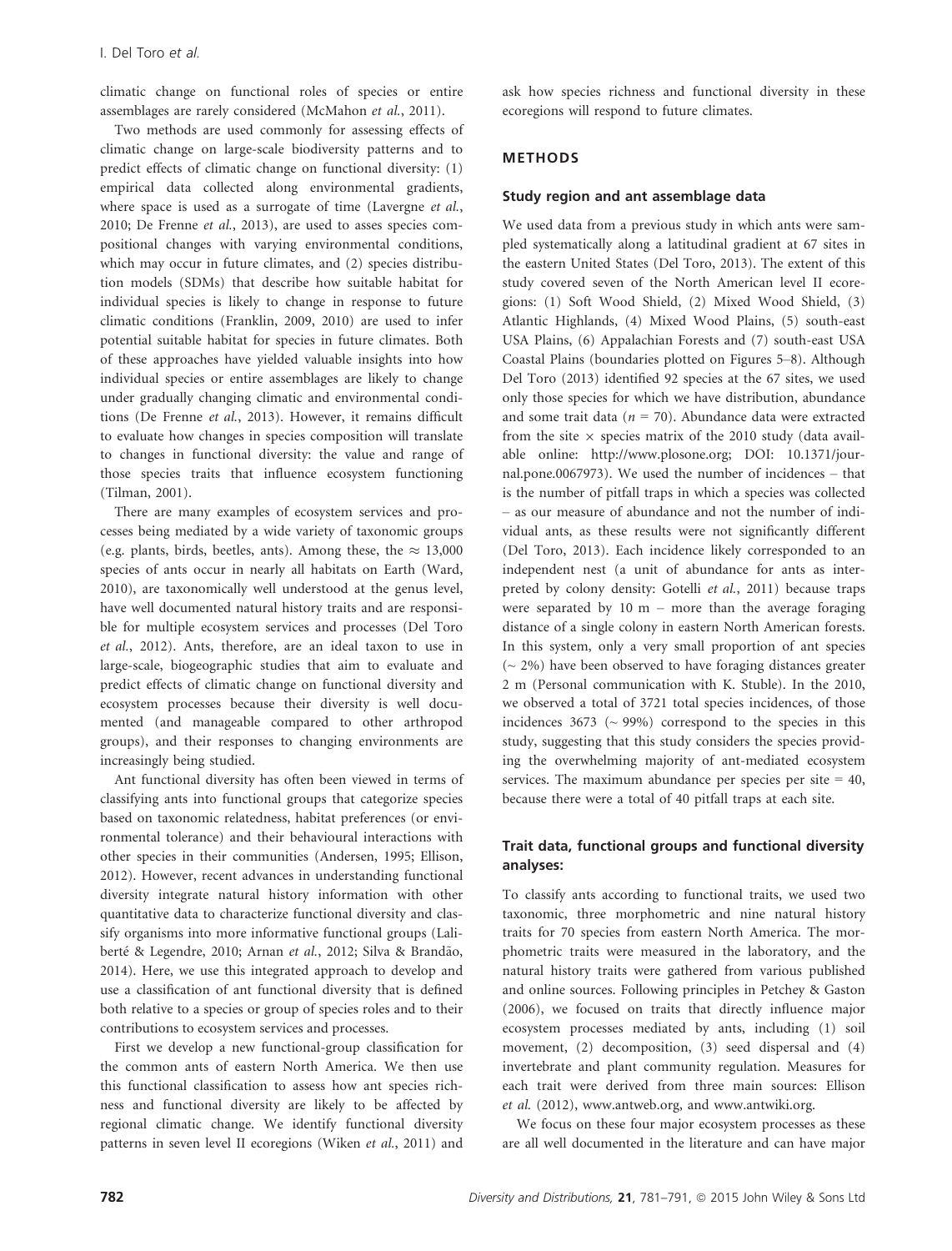ecosystem-level consequences. Ants are often referred to as ecosystem engineers because they modify soil nutrients and properties (Frouz & Jilková, 2008), typically these modifications are caused by medium to large body sized, soil-dwelling ants. Even though ants may not be directly responsible for decomposition, ants mediate and in some cases facilitate the decomposition process (e.g. Wardle et al., 2011) by breaking down large organic particles, either by nesting in wood and leaf litter, foraging for vegetation or consuming larger food particles. Ant seed dispersal, or myrmecochory, is a widespread ecosystem service mediated by ants across multiple lineages and geographic regions (Lengyel et al., 2010) including eastern temperate forests where it may be more common or have a greater effect (Del Toro et al., 2012). Finally, some species of ants regulate the community structure of other ants and invertebrates through predation, parasitism and mutualistic relationships (see various examples reviewed in Del Toro et al., 2012).

We used subfamily and genus (the two taxonomic traits) as surrogates for phylogenetic traits because the generic-level taxonomy and phylogeny for the species in this study are well resolved (Moreau et al., 2006). Taxonomic traits also help to categorize a species' functional role, as species within the same genera or subfamilies often have similar niches or functional roles in ecosystems (Webb et al., 2002).

The three morphometric traits we used – head length, relative eye length and leg length relative to body size – reflect body size (which is correlated with head length), foraging capacity, foraging period and modes of resource acquisition (Bihn et al., 2010). For 3–10 pinned and mounted individuals of each species, we measured head length, eye length and femur length at  $50\times$  magnification using a calibrated ocular micrometer attached to Leica microscope. We used the mean for each trait as the trait value for each species. We only measured minor workers to avoid any confounding factors from disproportionately large major workers in polymorphic species.

Colony size often is well correlated with the amount of soil moved by a species (Mikheyev & Tschinkel, 2004) and accounts for the potential impact that large colonies can have on mediating ecosystem processes. Colony size for each species was categorized into four categories, small (< 100 workers), medium (100–1000 workers), large (1000–5000 workers) and very large colonies (> 5000 workers).

Secondly, we categorized the feeding preferences of each species as: (1) omnivores, (2) predators, (3) granivores or (4) honeydew (based on Ellison et al., 2012). Most species were categorized as omnivores, which play key roles in mediating decomposition of animal carcasses. The few predators and granivores play significant roles in regulating community structure of other invertebrates or plant communities (see review in Del Toro et al., 2012). Honeydew feeders also may form mutualistic relationships with hemipterans (Way, 1963).

For natural history traits which relate to habitat preferences, we classified each species according to its general biogeographic affinity based on the available occurrence records: (1) widespread (distributed throughout the entire extent of the study region), (2) warm climate (distributed only in the southern extent of the study region) or (3) cold climate (distributed only in the northern extent of the study region). We then categorized the primary and secondary habitat where each species is commonly found. Primary habitats included (1) bogs, (2) edge habitat, (3) open habitat, (4) conifer forests, (5) deciduous forests, (6) forests (either conifer or deciduous) or (7) subterranean. Secondary habitat associations were as follows: (1) wet soils, (2) mix of litter and grass, (3) exclusively grassy areas, (4) exclusively leaf litter, (5) rocky soils or (6) sandy soils. For the last natural history habitat trait, we categorized species according to whether they nest in (1) soil, (2) wood, (3) grass or (4) acorns. These nesting preferences also are related to whether a species moves soil, decomposes wood or disperses seeds.

Last, we identified natural history traits related to interspecific interactions with other ants. For all of the species, we noted whether it was known to be a social parasite or a slave-making species. For 33 species, we also were able to classify them based on their behavioural interactions with other ants: (1) competitive dominant, (2) submissive or (3) neutral. These data were derived from previous field observations (Del Toro et al., 2013) and laboratory trials (Wittman & Gotelli, 2011). For the remaining 37 species, the behavioural traits in the matrix were left blank.

We used the FD package version 1.0 (Laliberté & Legendre, 2010) in R version 3.0.3 (R Core Team, 2014) to calculate functional diversity indices and designate functional group classifications. Specifically, we used the 'dbFD' function to calculate Rao's Q, and FEve. Rao's Q is the appropriate measure for functional diversity in this study as this metric takes into account the sum of the pairwise distances between this suite of commonly distributed species weighted by their relative abundances throughout our sampling sites (Rao, 1982), and FEve is a metric of functional evenness (FEve) that measures the regularity of spacing between species in traits space as well as the evenness in the distribution of species abundances (Villéger et al., 2008). We also used this function to visually evaluate a dendrogram that grouped all of the species into functional groups based on trait similarities based on the functional dispersion index 'FDis' and the 'ward' clustering method. The 'ward' method aims to find the minimum number of spherical clusters which we identified as having a cluster dendrogram height of  $\leq$  1. The 'FDis' index is the multivariate analogue of the weighted mean absolute deviation (Laliberté & Legendre, 2010). We then grouped the species into ten functional groups based on the similarity of their traits (Table 1; see Appendix S1 for data and dendrogram Figure S1).

#### Species distribution and functional group models

To develop SDMs, we geo-referenced data from 10 major entomological collections in the region (See Appendix S2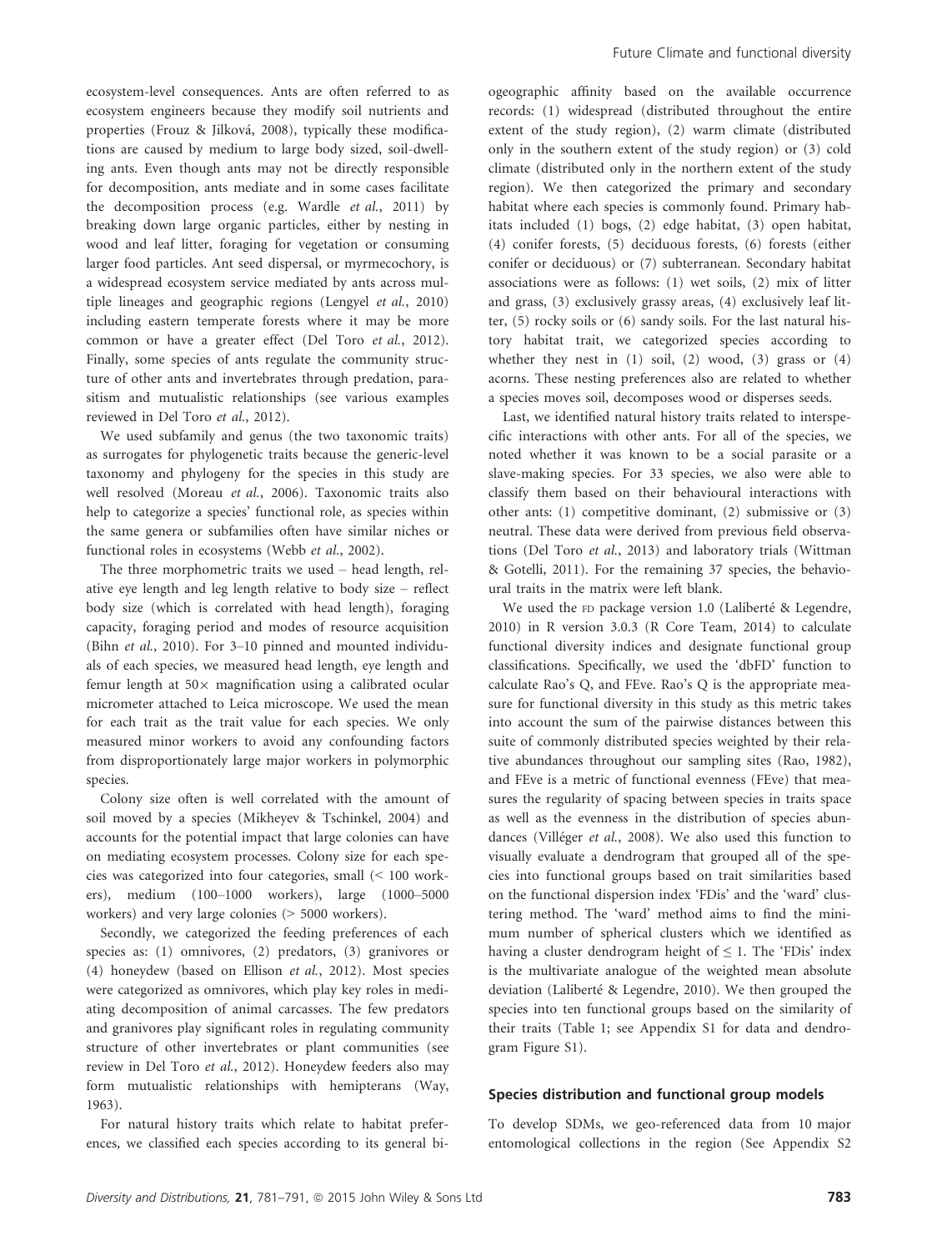Table 1 Descriptions of traits and primary functional roles of the 10 different functional groups discussed in this study. We clustered 70 common ant species of the north-eastern U.S. into functional groups based on morphometric, taxonomic, behavioural and natural history traits. The second column ('Description') specifies the traits which clustered species into their respective functional groups

| Group          | Description                                                                                                                       | Primary functional role           |
|----------------|-----------------------------------------------------------------------------------------------------------------------------------|-----------------------------------|
| 1              | Medium body sized, soil dwelling, omnivorous, warm climate and widespread, open<br>and sandy habitat Formicinae species           | Soil movers                       |
| 2              | Large body sized, omnivorous, wood dwelling, forest and edge Camponotus species                                                   | Wood decomposers                  |
| 3              | Medium body sized, omnivores, grass and soil dwelling, widespread, edge and forest<br>habitat Dolichoderinae                      | Invertebrate community regulators |
| $\overline{4}$ | Large body sized, omnivores, soil dwelling, social parasitic, dominant, forest and<br>edge Formica species                        | Ant community regulators          |
| 5              | Large body sized, medium sized colonies, omnivores, submissive forest and edge Formica species                                    | Soil movers                       |
| 6              | Large body sized, omnivores, soil dwelling, non-parasitic, dominant Formica species                                               | Soil movers                       |
| 7              | Medium to large body sized, omnivorous, seed dispersing, forest and edge habitat,<br>Myrmicinae (some are behaviourally dominant) | Seed dispersers                   |
| 8              | Medium body sized, omnivores, soil dwelling, warm climate/widespread, forest habitat, Myrmicinae                                  | Decomposers                       |
| 9              | Small body sized, small colonies, omnivores, soil dwelling, warm climate/widespread, open habitat,<br>Myrmicinae                  | Decomposers                       |
| 10             | Small body sized, small colonies, predators, warm climate/widespread, often litter species                                        | Invertebrate community regulators |

collections list and number of records). We gathered 11,985 point observations for the 70 species throughout the eastern United States. Unique site observations ranged from 649 for Camponotus pennsylvanicus to 23 for Pheidole pilifera. (See Appendix S2, Figure S2). The data and R code are archived online in the Harvard Forest Data Archives [http://harvard](http://harvardforest.fas.harvard.edu/data-archive)[forest.fas.harvard.edu/data-archive.](http://harvardforest.fas.harvard.edu/data-archive)

To create a consensus distribution maps for each species, we used four different modelling algorithms to develop SDMs for each species, generalized linear models (GLMs), generalized additive models (GAMs), MAXENT, and boosted regression trees (BRTs). To predict species occurrences, we used data extracted from the eight least correlated and biologically informative of the 19 BioClim variables (annual mean temperature, mean diurnal range, isothermality, maximum temperature of the warmest month, minimum temperature of the coldest month, annual precipitation, precipitation seasonality, precipitation of the driest quarter) (Hijmans et al., 2005). For modelling and prediction, we used the <sup>R</sup> packages: 'dismo' v.1.0-5 (Hijmans et al., 2014), 'raster' v.2.3-12 (Hijmans, 2014) and 'SDMTools' v1.1-221.0 (VanDerWal et al., 2014). We accounted for sampling bias by creating a sampling bias grid surface as done by Fitzpatrick et al. (2013). We generated a sampling bias surface, by summing the number of ant occurrence records found within each 2-arc-minute grid cell and then extrapolated these data across the study region using kernel density estimation as implemented in the SM package (Bowman & Azzalini, 2014). We then created 10,000 random background points weighted by the sampling bias surface (Elith et al., 2010), which used to evaluate the accuracy of the models.

For each SDM, we partitioned the data into a 75–25% split where 75% of the data were used for model building and 25% of the data were used to evaluate the model accuracy. For each modelling algorithm, we selected a conservative threshold, 'specific-sensitivity' (see Hernandez et al., 2006; Bean et al., 2012). The binary maps were then overlaid on each other to calculate a consensus map, which reflect the potential occurrences of a species and not abundances. Our consensus map of the distribution of each species was determined if at least three of four SDMs predicted the occurrence of the species at any map pixel. To build the functional group models (FGMs), we stacked the binary predictions of all species within each functional group and mapped their cumulative distribution. To scale our findings to a basic community-level analysis, we used stacked species distribution models (S-SDMs) to estimate species richness throughout the extent of the study region. We repeated this with the FGMs to estimate functional group richness.

To predict changes in future species distributions, we projected each model output to 2050 and 2070 under four future climate scenarios (RCP 2.6,4.5,6.0 and 8.5) (IPCC, 2013) using the Hadley Center Coupled Model version 3 (HADCM3), applied the same 'specific-sensitivity' threshold and repeated the stacking method to derive a consensus map of the most likely future species distribution. We identified the total amount of range contraction and expansion for each species by calculating the difference between their current modelled and future distribution. We repeated this process for functional groups by overlaying the SDMs of the species in each functional group and creating a functional group distribution map for future climatic conditions (Figure S3). We used S-SDMs and stacked functional group modes (S-FGMs) to predict richness and functional group richness at the 67 sampled sites. The stacked models were obtained by summing the binary distribution maps.

We extracted the predicted values of species and functional group richness from the future distribution projections and evaluated how local richness patterns might change in future climates by regressing richness values against 3 years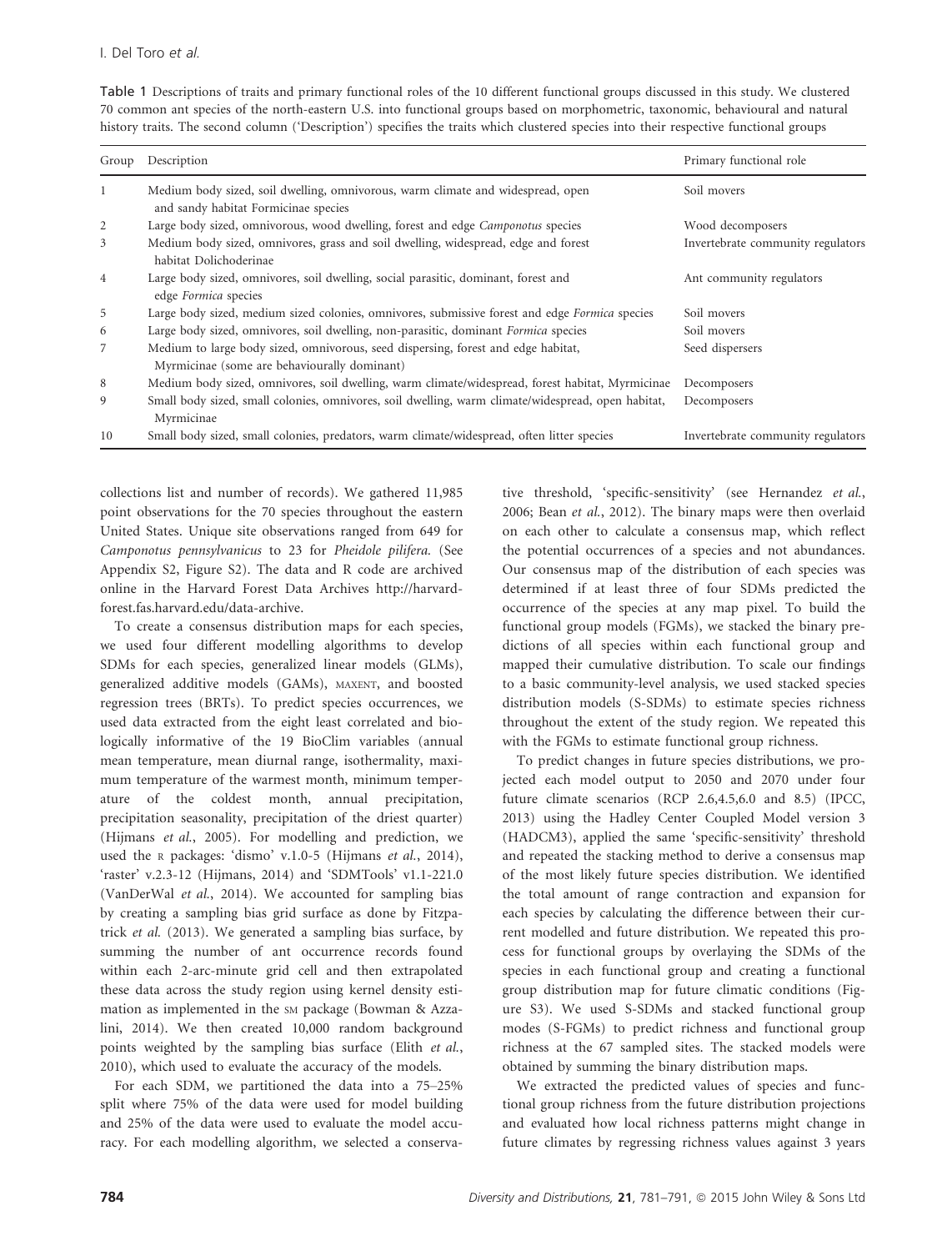[2000 (historical range), 2050 and 2070] using the four climate scenarios mentioned above. We then plotted the slopes (regression coefficients) against latitude to identify sites where changes in species richness and functional group richness might be the greatest. The values of these slopes correspond to the change in number of species or functional groups per year at each of the 67 sites. A positive value indicates a gain in species or functional group richness, and a negative value indicates a loss of species or functional group richness (Figures 3 and 4).

#### RESULTS

# Relationships between local observed species richness and functional diversity

The best-fit quadratic regressions suggest that as species richness increased, functional diversity and the number of functional groups also increased in the 67 sampled sites, (Fig. 1a, b; adjusted  $R^2 = 0.44$  and 0.49, respectively, P-value < 0.0001). FEve ranged from 0.55 to 0.90 suggesting that FEve was comparable between the sites. However, FEve was not correlated with species richness or with latitude (adjusted  $R^2$  < 0.01, P > 0.05). Species distribution models had area under the ROC curve (AUC) values ranging from 0.99 to 0.72; any AUC values  $\leq$  0.5 suggest that the models are yielding predictions, which are better than a completely random distribution. In most cases, MAXENT and BRT produced the most accurate models and GAMs tended to preform better than GLMs (see Figure S2 for detailed outputs of AUC values).

Stacked SDMs overestimated observed species richness by as much as 55% at nearly every site (Fig. 2a), and the relationship between observed richness and predicted richness (from S-SDMs) variables, although statistically significant, was very weak (Adjusted  $R^2 = 0.08$ , P-value = 0.012). In contrast, the relationship between observed functional group richness and predicted functional group richness at the 67 sites was much stronger (Adjusted  $R^2 = 0.53$ , P-value  $\leq 0.001$ ) and overprediction was only  $\approx 10\%$ . The best-fit regression line better approximated the 1:1 ratio line suggesting that S-FGMs might be useful in predicting functional diversity patterns at large geographic scales (Fig. 2b).

## Predicted changes in local species and functional group richness

Of the 67 sites sampled, those in the southernmost extent of the study and along coastal regions tended to have higher species richness than sites in northern latitudes or higher altitudes (Del Toro, 2013). The southernmost sites were predicted to experience significant species losses under future climatic conditions, whereas sites in the north were forecast gain species (Fig. 3a,b, Table 2). The most extreme species richness declines in the southern sites was forecast to have up to 85% of species loss, but in the northern sites, some sites were forecasted to have a threefold increase in richness (Fig. 3a,b, Table 2). Functional diversity was largely projected to stay the same at many sites, but some northern sites were forecast to see a twofold increase in functional group richness in future climates (Fig. 3c,d).

# Predicted changes in regional species and functional group richness

By 2050, the S-SDMs predicted that species richness would increase in three northern ecoregions (i.e. Soft Wood Shield, Mixed Wood Shield and Atlantic Highlands). However, in the Mixed Wood Plains, only regions north of  $\sim 43^{\circ}$  N and along the Atlantic coast were expected to increase in species richness. In south of  $\sim 43^{\circ}$  N and in the interior, species richness was expected to decrease. In Appalachian forests, species richness was expected to decrease widely, except in regions where altitudes exceeded 500 m. The largest predicted species richness losses were expected to occur in the south-east coastal plains and the south-east USA Plains. These trends were similar across all climate scenarios (Figs 4a,b, and S4). By 2070, the patterns of changes of species richness were similar to those of 2050, but under the most extreme scenarios (RCP 4.5, 6.0, and 8.5), the high latitude areas of Appalachian forests and the Mixed Wood Plains (north of 45° N) also were forecast to decrease in species richness (Figs 4a,b, and S4).



Figure 1 (a) relationship between observed species richness and functional diversity (Rao's Q) at 67 sampling sites. (b) relationship between observed species richness and the number of functional groups at 67 sampling sites. Solid line is the best-fit quadratic regression.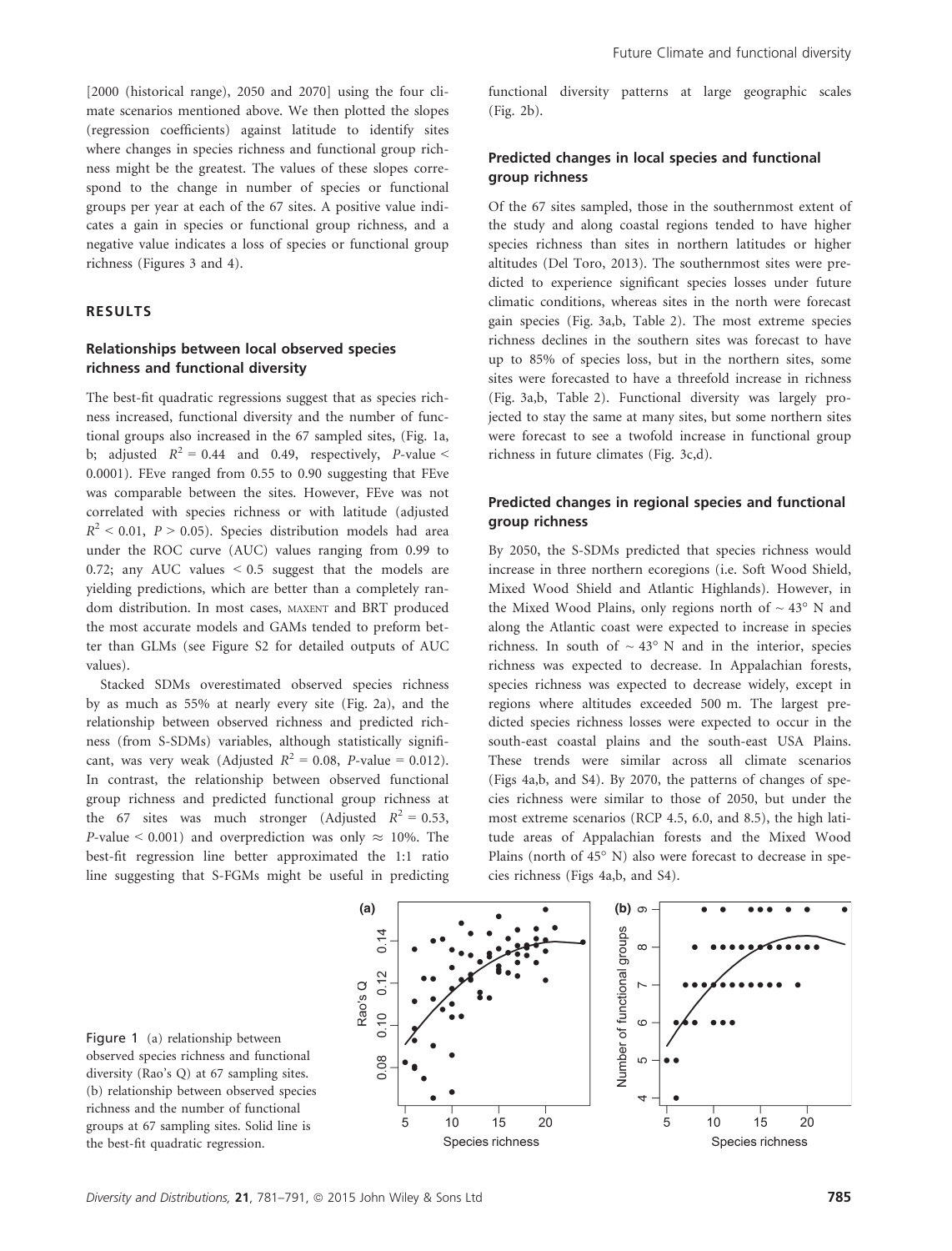

Like species richness, functional group richness was forecasted to increase in most ecoregions north of 45° N latitude and to decrease in most ecoregions south of  $\sim 42^{\circ}$  N (Figs 4c,d and S4). The Atlantic Highlands ecoregion was forecast to experience the highest increase in functional group richness by 2050 and 2070 (Figs 4c,d, and S4). In contrast, the south-east USA Coastal Plains were forecast to experience the largest functional group richness declines. There was region of relatively low change in functional group richness in southern New England and the northern Mid-Atlantic states, but even this region was forecast to see large reductions in functional group richness by 2070 (Figs 4c,d and S4).

All functional groups were forecast to increase their range size under future climate scenarios. Soil movers and seed disFigure 2 (a) relationship between observed species richness and predicted species richness from S-SDMs at each sampling site. (b) relationship between observed number of functional groups and the predicted number of functional groups from S-FGMs at each sampling site. Dashed lines show the 1:1 relationship between the  $x$ - and  $y$ -axes. The black lines show the best-fit linear regression with the 95% confidence intervals shaded grey.

Figure 3 Predicted changes in species  $(a, b)$  and functional group  $(c, d)$ richness at 67 sites using two climate scenarios (RCP 2.6 and 8.5). Sites below the zero (dashed) line, are sites where species loss is predicted to be greater than species gain (i.e. the richness vs. time regression coefficient < 0). Sites above the zero line, are sites where species gain is predicted to be greater than species lost (i.e. the richness vs. time regression coefficient > 0). Detailed outputs of the additional climate scenarios are presented in Figure S4.

persers showed the largest range increases ( $\geq 100\%$  increase in range sizes). Invertebrate community regulators showed the lowest change of range size and three of four scenarios predicted a range contraction of  $\sim$  2%. The remaining functional groups showed range expansions ranging from  $\sim 20\%$ to 60% (Figure S4).

#### **DISCUSSION**

We have developed and presented one of the first approaches to understanding the spatial distribution of functional diversity and functional groups using S-FGMs. The majority of sites we studied in eastern North America (80%) have six or more functional groups at each site, and FEve was not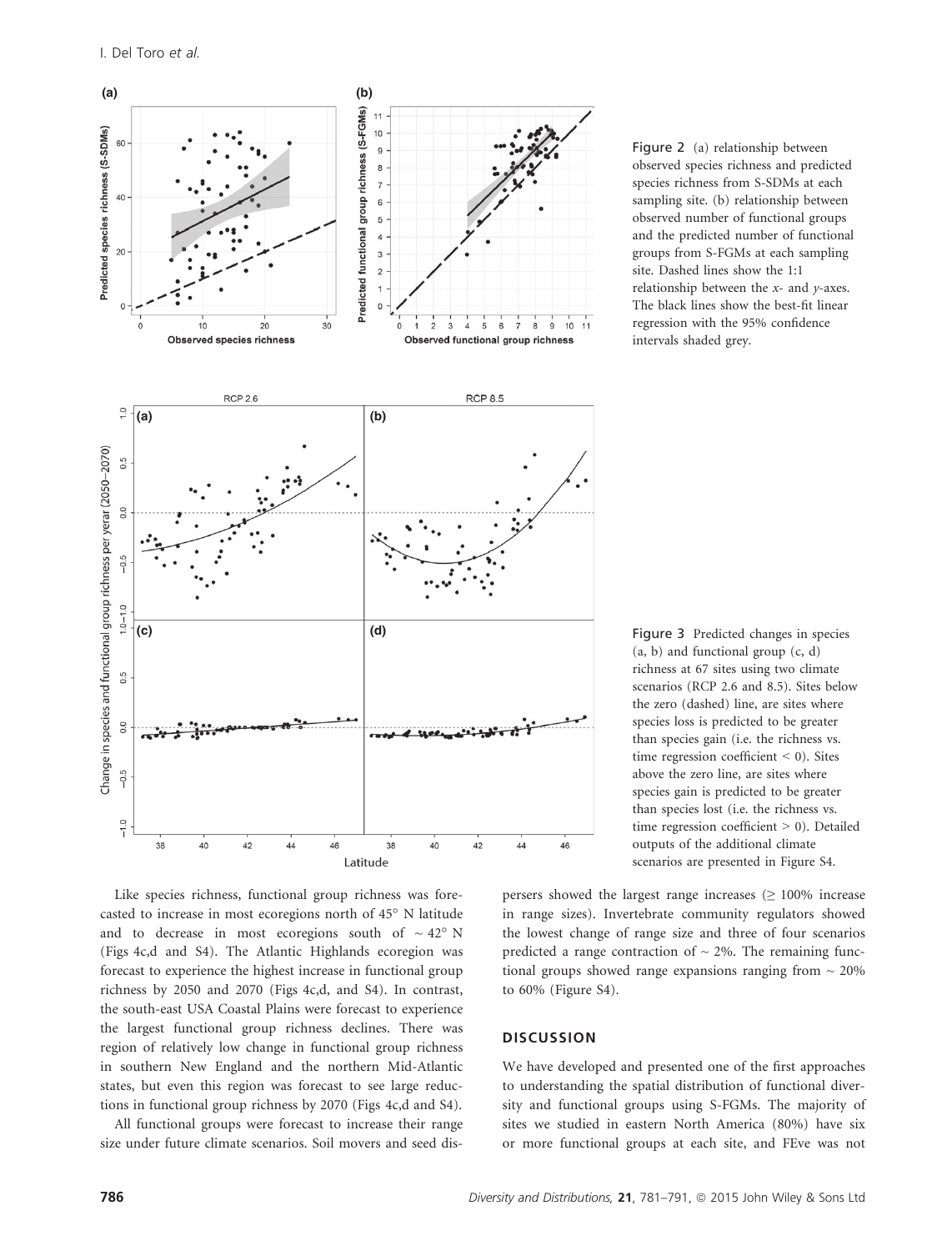Table 2 Predicted site-level changes in species and functional group richness by 2070 using four climate change scenarios. The percentage values represent the proportion of sties which may experience species/functional group losses, gains or minimal changes  $(< 5\%)$ 

|                                                                    | RCP<br>2.6 | RCP.<br>4.5    | <b>RCP</b><br>6.0 | <b>RCP</b><br>8.5 |
|--------------------------------------------------------------------|------------|----------------|-------------------|-------------------|
| Predicted species richness<br>$\alpha$ declines $(\% )$            | 51         | 74             | 62                | 87                |
| Predicted species richness<br>increases (%)                        | 42         | 22             | 34                | 12                |
| $\le$ 5% predicted change in<br>species richness $(\% )$           | 7          | $\overline{4}$ | $\overline{4}$    | 1                 |
| Predicted functional group<br>richness declines (%)                | 25         | 18             | 45                | 69                |
| Predicted functional group<br>richness increases (%)               | 8          | 7              | 7                 |                   |
| $\le$ 5% predicted change in<br>functional group richness<br>(9/0) | 67         | 75             | 48                | 24                |

correlated with richness or latitude, suggesting that functional roles of ants as soil movers, decomposers, seed dispersers and community regulators are important and widespread throughout eastern North America. Furthermore, using S-FGMs, it appears to be possible to apply standard methods of spatial analyses to forecast future distributions and assemblages of functional groups at both regional and local scales. There are a growing number of studies that use biologically informative traits in ants to better understand patterns of functional diversity, trophic relationships and habitat use (Gibb et al., 2015). When biologically informative trait data is coupled with analyses like those presented here, we can begin to better understand the impacts of climatic change on ant functional diversity at large spatial scales.

In the region that we studied – the eastern United States – functional diversity (Rao's Q) and species richness are correlated. As species richness increases, functional diversity also tends to increase, as do the number of functional groups, a pattern that is common in nature and contributes to the understanding of how communities assemble by highlighting patterns of niche filtering (Mouchet et al., 2010). We note that the best-fit correlations between species richness and Rao's Q and the number of functional groups is a quadratic function, which is likely driven by the limited number of species and functional groups that can occupy any of the study sites and the overall sampling coverage at any given site. A detailed summary of sampling coverage at these sites is discussed in Del Toro (2013). The forecast changes in species and functional group richness ultimately may translate into changes in the importance or prevalence of the primary functional roles of ants throughout eastern North America (see also Andersen, 1997; Crist, 2009), but is more clearly tied to specific ant-mediated ecosystem processes in this work. In addition, our results suggest that S-FGMs have less overprediction problems than S-SDMs; the overprediction issues of the latter have been discussed elsewhere (Mateo et al., 2012). This trend should be studied in other ecosystems – especially those with extremely high species richness and functional diversity – to better understand the generality of this pattern.

In some situations, regions or sites with the highest species richness could also be the most insulated from changing environments due to functional redundancy within the system. As a result, there would have to be very large changes in species diversity to alter organism-mediated ecosystem processes substantially (Cardinale et al., 2011). Among ants, our data suggest that the highest species diversity and functional diversity both occur in the warmer (southern) ecoregions of eastern North America. These are the same ecoregions that we forecast to see large changes in species richness and functional group richness under future climatic scenarios. Changes in species richness and functional diversity in the southern ecoregions do not necessarily translate into a total loss of ants from these ecosystems, it is more likely that some species currently found in the south-eastern plains and southern tropical coastal plains will shift their ranges north and fill the niches and ecological roles played by the historical ant communities. The south-eastern United States has  $\sim$  330 species of ants, many of their ranges expand in the southern extent of our study region. It is unlikely that all species in the south-east will expand their ranges into the north-eastern United States, but as many as 200 species may be able to track changes in temperature and precipitation, thus resulting in a range expansion (J. MacGown, pers. comm.). Fitzpatrick et al. (2011) predict that approximately half of the genera in the south-east may contract their ranges in the south-eastern U.S. and expand into regions in northern North America (assuming full dispersal scenarios). Additionally, Lessard et al. (2007) sampled ant communities along an elevational gradient in the Great Smoky Mountains National Park in the south-eastern U.S. and found that species richness decreased with increasing elevation. If these results were to be interpreted as prediction of future changes in richness due to changes in local temperatures, we can forecast that as many as 50% of species in the south-eastern U.S. may be capable of tracking changes in climate and thus expand their current ranges into the southern extent of our study. Future work should specifically address how ants of the south-eastern forests can be expected to respond to regional climatic change. In contrast, the northern ecoregions are likely to experience gains in species and functional group richness. These changes imply the expansion of ranges of several species within each functional group into new suitable habitat and ultimately can translate into the preservation of functional diversity and the ecosystem processes mediated by ants across all functional groups in northern ecoregions.

Our study has some limitations, first is the use of only a subset of species known to occur in eastern North American ecosystems. Our study focuses on 70 of 92 previously documented species, but the species in this study are typically the most commonly collected and abundant species of the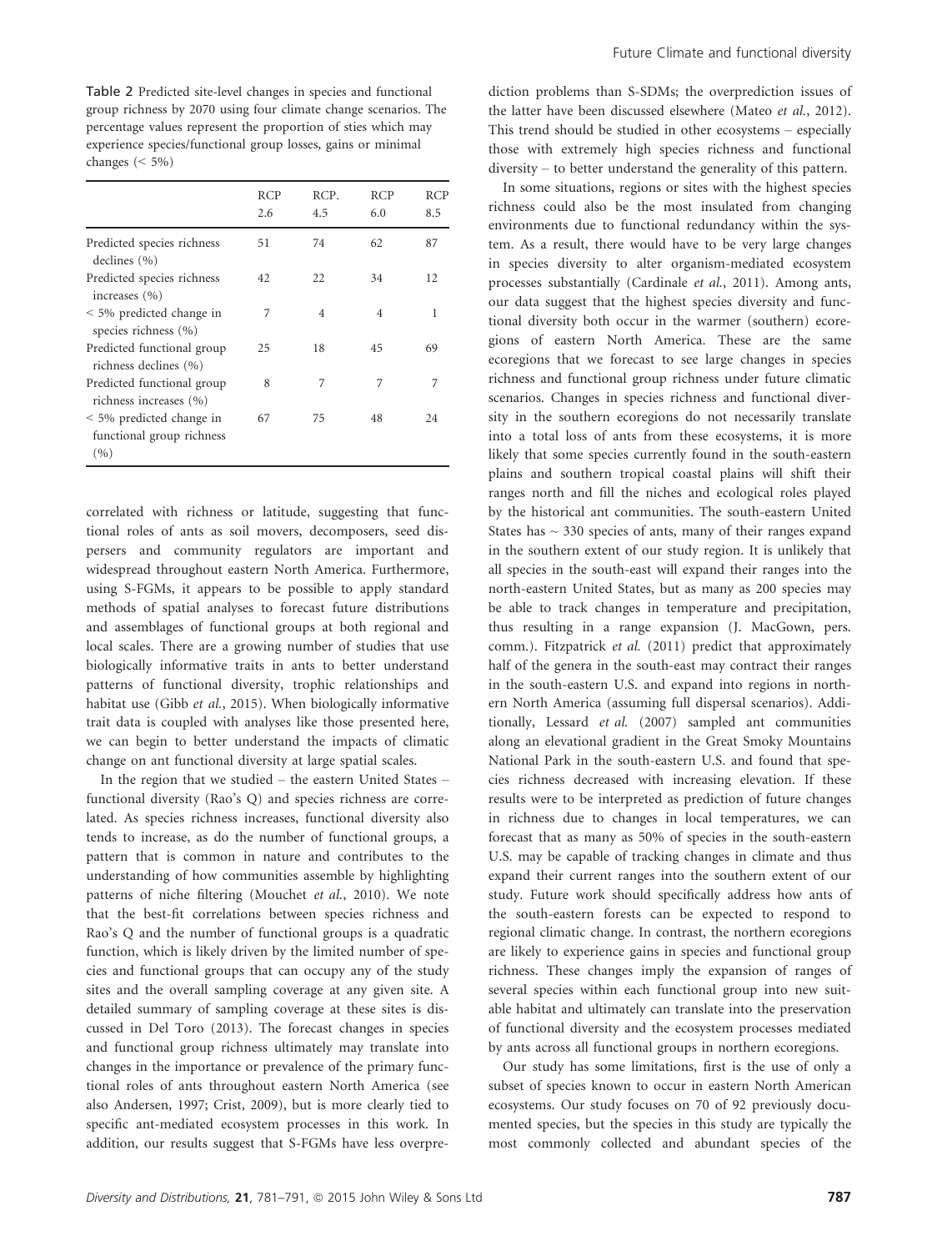

region. A more detailed account of the effects of climate change on the rare species of the region is necessary as these may be species of conservation concern. We suggest that changes in rare species abundances may not be different in future climates as rare species tend to remain rare even in changing environments (Kunin & Gaston, 1997). Another limitation of this study is that our traits dataset remains incomplete, as data on natural history traits, abundances and distributions become available the functional group classification of the species studied here are subject to change. In this study, the functional group classification remains robust enough to allow for future modifications. Our aim here is to present a first step towards a new approach of classification of ants based on their applied functional roles in temperate forested ecosystems by making use of both quantitative and qualitative datasets. We also note that the patterns of overprediction persist in our analyses (albeit significantly reduced when using S-FGMs). We urge that a cautious interpretation of our projections be implemented due to uncertainty in the models. Overprediction species richness in S-SDM analyses is not uncommon and does not indicate poorly preforming distribution models. Instead, this overprediction is due to additional factors such as biotic interactions and microhabitat suitability (which were not included in our analyses) influencing the persistence of a species in any given locality. Mechanistic SDMs and finer resolution environmental predictors should improve site-level prediction of species and functional group richness. Finally, we note that all of our predictions reflect a 'full dispersal scenario,' which assumes that none of the species are limited by their dispersal capacities and are able to track habitat suitability in a rapidly changing climate (but see Fitzpatrick et al., 2011).

Figure 4 Predicted regional species (a, b) and functional group (c, d) richness changes in 2050 and 2070 using the RCP 8.5 climate scenario. Detailed outputs for three additional climate scenarios (RCP 2.6, 4.5, and 6.0) are presented in Figure S4.

It is important to note that changes in functional group richness may not be apparent from simply looking at the presence/absence maps of each functional group (Figure S3). Although changes in species richness are likely to result in similar changes to functional diversity (see also Fitzpatrick et al., 2011), the persistence of all functional groups at any given point appears to be driven largely by a smaller subset of species. If high functional redundancy occurs in a region and a few species in different functional groups persist through climatic changes, then functional diversity will be preserved. If not, then functional diversity can be lost. Of particular concern are wood decomposers (functional group 2), seed dispersers (7) and leaf-litter community regulators (10). Wood decomposers and leaf-litter community regulators are forecast to have large species range-size contractions; the persistence of these functional groups, especially in the southern ecoregions, will be dependent on the response to climatic change of one or two species within their functional group. For seed dispersers (specifically their function as myrmecochores), not only does the persistence of their function depend on whether particular species keep up with changes in habitat suitability (which applies to all functional groups), but also necessitates the persistence of their associated myrmecochorous plants to track changing climates in similar ways (Stuble et al., 2014).

#### CONCLUSIONS

In eastern North America, ant species richness and functional diversity are correlated, and using S-FGMs can be useful in predicting faunal assemblages and functional roles of ants at large spatial scales. Under different scenarios of future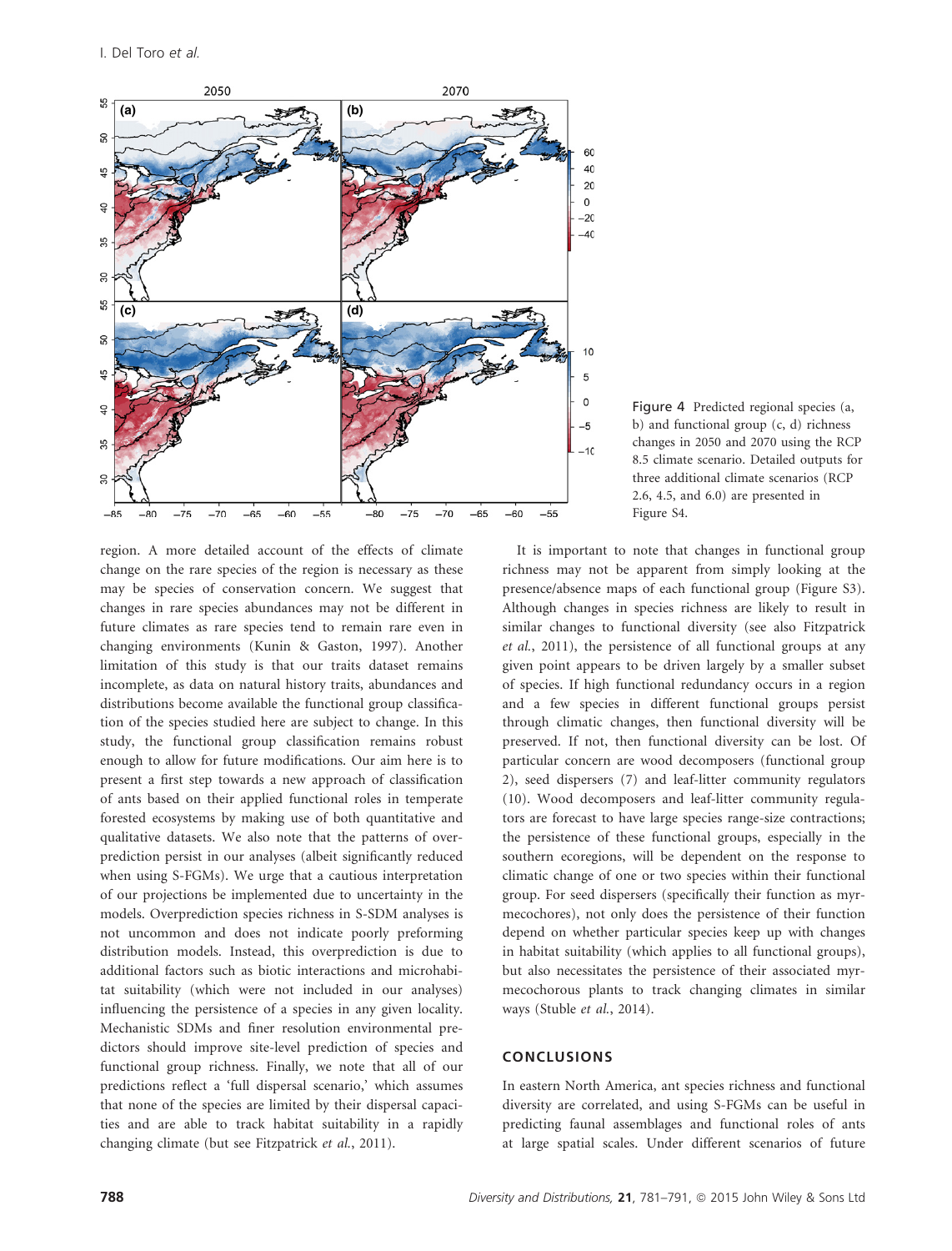environmental conditions, ant species richness and functional diversity are forecast to decrease in southern ecoregions and increase in the northern ecoregions. Climatic change is not predicted to affect all species and functional groups equally, with some functional groups such as decomposers, seed dispersers and community regulators being especially vulnerable to changing climates. Future work should continue to track changes throughout the study region to track the effects of climatic change on the region and test the predictions of our models.

#### ACKNOWLEDGEMENTS

We thank Alan Andersen, Bethany Bradley, Jack Finn and Nicholas Gotelli and two anonymous referees for their comments of earlier drafts of this manuscript. Funding assistance for travelling to regional entomological collections was provided by the American Museum of Natural History collections study grant, and the Academy of Natural Sciences Jessup Fellowship. IDT was supported by the NEAGEP Fellowship. AME was supported by grants from the US Department of Energy (DE-FG02-08ER64510) and US National Science Foundation (11-36646). R.R. Silva was supported by FAPESP (Proc. No. 2010/51194-1 and 2010/20570-8).

# **REFERENCES**

- Andersen, A.N. (1995) A classification of Australian ant communities, based on functional groups which parallel plant life-forms in relation to stress and disturbance. Journal of Biogeography, 22, 15–29.
- Andersen, A.N. (1997) Functional groups and patterns of organization in North American ant communities: a comparison with Australia. Journal of Biogeography, 24, 433– 460.
- Arnan, X., Cerda, X. & Retana, J. (2012) Distinctive life traits and distribution along environmental gradients of dominant and subordinate Mediterranean ant species. Oecologia, 170, 489–500.
- Bean, W.T., Stafford, R. & Brashares, J.S. (2012) The effects of small sample size and sample bias on threshold selection and accuracy assessment of species distribution models. Ecography, 35, 250–258.
- Bellard, C., Bertelsmeier, C., Leadley, P., Thuiller, W. & Courchamp, F. (2012) Impacts of climate change on the future of biodiversity. Ecology Letters, 15, 365–377.
- Bihn, J.H., Gebauer, G. & Brandl, R. (2010) Loss of functional diversity of ant assemblages in secondary tropical forests. Ecology, 91, 782–792.
- Bowman, A.W., Azzalini, A. (2014) R package "sm": nonparametric smoothing methods. (version 2.2-5.4). Available at: [http://azzalini.stat.unipd.it/Book\\_sm](http://azzalini.stat.unipd.it/Book_sm).
- Cardinale, B.J., Matulich, K.L., Hooper, D.U., Byrnes, J.E., Duffy, E., Gamfeldt, L., Balvanera, P., O' Connor, M.I. & Gonzalez, A. (2011) The functional role of producer diver-

sity in ecosystems. American Journal of Botany, 98, 572–592.

- Crist, T.O. (2009) Biodiversity, species interactions, and functional roles of ants (Hymenoptera: Formicidae) in fragmented landscapes: a review. Myrmecological News, 12, 3–13.
- De Frenne, P., Graae, B.J., Rodríguez-Sánchez, F., Kolb, A., Chabrerie, O., Decocq, G., De Kort, H., De Schrijver, A., Diekmann, M., Eriksson, O., Gruwez, R., Hermy, M., Lenoir, J., Plue, J., Coomes, D.A. & Verheyen, K. (2013) Latitudinal gradients as natural laboratories to infer species' responses to temperature. Journal of Ecology, 101, 784–795.
- Del Toro, I. (2013) Diversity of Eastern North American ant communities along environmental gradients. PLoS One, 8, e67973.
- Del Toro, I., Ribbons, R.R. & Pelini, S.L. (2012) The little things that run the world revisited: a review of ant-mediated ecosystem services and disservices (Hymenoptera: Formicidae). Myrmecological News, 17, 133–146.
- Del Toro, I., Towle, K., Morrison, D.N. & Pelini, S.L. (2013) Community structure and ecological and behavioral traits of ants (Hymenoptera: Formicidae) in Massachusetts open and forested habitats. Northeastern Naturalist, 20, 103–114.
- Elith, J., Kearney, M. & Phillips, S. (2010) The art of modelling range-shifting species. Methods in Ecology and Evolution, 1, 330–342.
- Ellison, A.M. (2012) Out of Oz: opportunities and challenges for using ants (Hymenoptera: Formicidae) as biological indicators in north-temperate cold biomes. Myrmecological News, 17, 105–119.
- Ellison, A.M., Gotelli, N.J., Farnsworth, E.J. & Alpert, G.D. (2012) A field guide to the ants of New England, 396 pp. Yale University Press, New Haven, CT, USA.
- Fitzpatrick, M.C., Sanders, N.J., Ferrier, S., Longino, J.T., Weiser, M.D. & Dunn, R. (2011) Forecasting the future of biodiversity: a test of single- and multi-species models for ants in North America. Ecography, 34, 836–847.
- Fitzpatrick, M.C.F., Gotelli, N.J. & Ellison, A.M. (2013) Max-Ent versus MaxLike: empirical comparisons with ant species distributions. Ecosphere, 4, art55.
- Franklin, J. (2009) Mapping species distributions: spatial inference and prediction, 338 pp. Cambridge University Press, Cambridge, United Kingdom and New York, USA.
- Franklin, J. (2010) Moving beyond static species distribution models in support of conservation biogeography. Diversity and Distributions, 16, 321–330.
- Frouz, J. & Jilková, V. (2008) The effect of ants on soil properties and processes (Hymenoptera: Formicidae). Myrmecological News, 11, 191–199.
- Gibb, H., Stoklosa, J., Warton, D.I., Brown, A.M., Andrew, N.R. & Cunningham, S.A. (2015) Does morphology predict trophic position and habitat use of ant species and assemblages? Oecologia, 177, 519–531.
- Gotelli, N.J., Ellison, A.M., Dunn, R.R. & Sanders, N.J. (2011) Counting ants (Hymenoptera: Formicidae):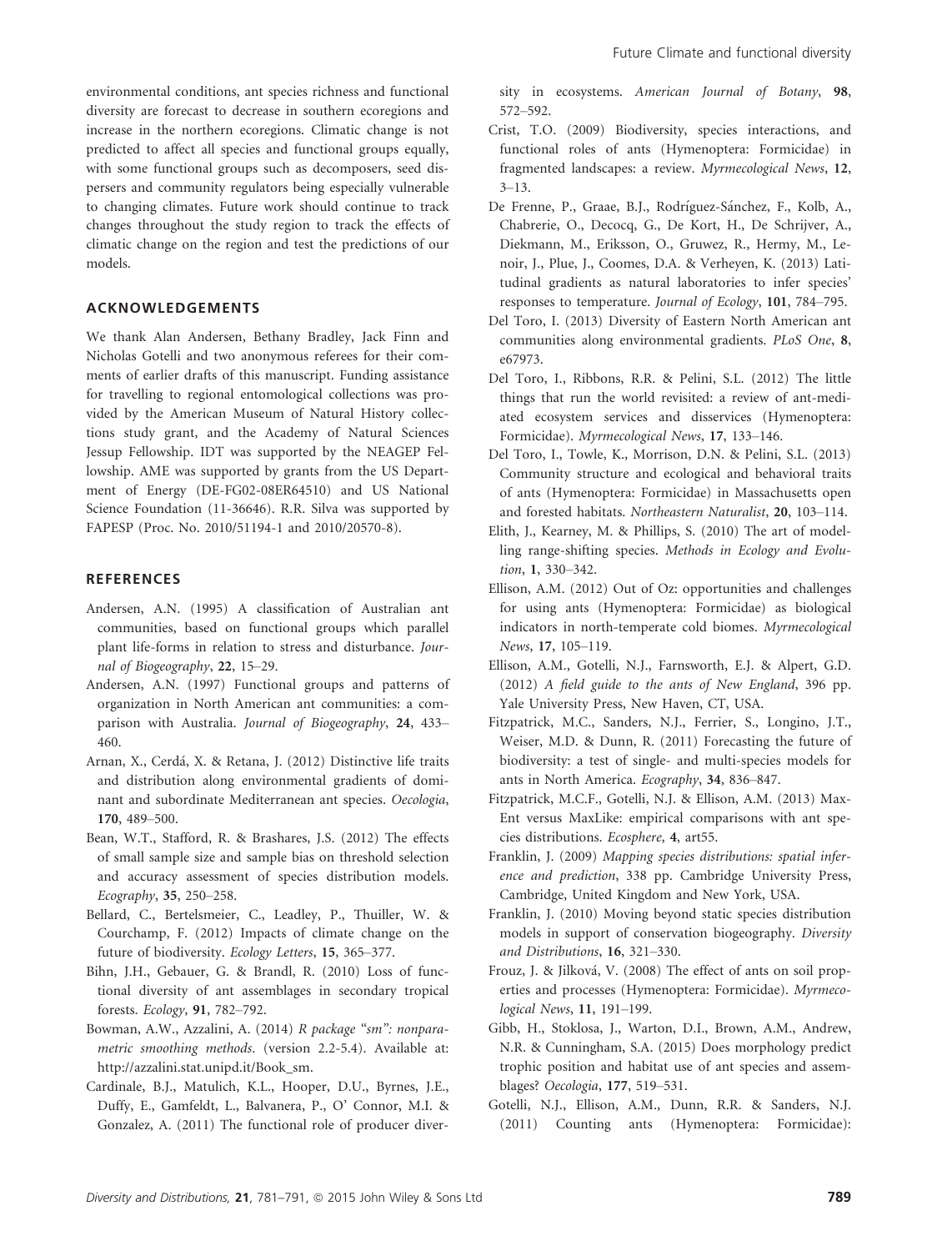I. Del Toro et al.

biodiversity sampling and statistical analysis for myrmecologists. Myrmecological News, 15, 13–19.

- Hernandez, P.A., Graham, C.H., Master, L.L., Albert, D.L. & The, A.D.L. (2006) The effect of sample size and species characteristics on performance of different species distribution modeling methods. Ecography, 29, 773–785.
- Hijmans, R.J. (2014). raster: geographic data analysis and modeling. R package version 2.3-12. Available at: [http://](http://CRAN.R-project.org/package=raster) [CRAN.R-project.org/package=raster](http://CRAN.R-project.org/package=raster)
- Hijmans, R.J., Cameron, S.E., Parra, J.L., Jones, P.G. & Jarvis, A. (2005) Very high resolution interpolated climate surfaces for global land areas. International Journal of Climatology, 25, 1965–1978.
- Hijmans, R.J., Phillips, S., Leathwick, J. & Elith, J. (2014). dismo: species distribution modeling. R package version 1.0- 5. Available at:<http://CRAN.R-project.org/package=dismo>
- IPCC (2013) Climate Change 2013: The Physical Science Basis. Contribution of Working Group I to the Fifth Assessment Report (AR5) of the Intergovernmental Panel on Climate Change, pp. 1535. Cambridge University Press, Cambridge, United Kingdom and New York, USA.
- Kunin, W.E. & Gaston, K.J. (1997) The biology of rarity: causes and consequences of rare-common differences, 280 pp. Springer, Houten, the Netherlands.
- Laliberté, E. & Legendre, P. (2010) A distance-based framework for measuring functional diversity from multiple traits. Ecology, 91, 299–305.
- Lavergne, S., Mouquet, N., Thuiller, W. & Ronce, O. (2010) Biodiversity and climate change: integrating evolutionary and ecological responses of species and communities. Annual Review of Ecology, Evolution, and Systematics, 41, 321–350.
- Lengyel, S., Gove, A.D., Latimer, A.M., Majer, J.D. & Dunn, R.R. (2010) Convergent evolution of seed dispersal by ants, and phylogeny and biogeography in flowering plants: a global survey. Perspectives in Plant Ecology, Evolution and Systematics, 12, 43–55.
- Lessard, J.P., Dunn, R.R., Parker, C.R. & Sanders, N.J. (2007) Rarity and diversity in forest ant assemblages of Great Smoky Mountains National Park. Southeastern Naturalist, 6, 215–228.
- Lurgi, M., Lopez, B.C. & Montoya, J.M. (2012) Novel communities from climate change. Philosophical Transactions of the Royal Society B: Biological Sciences, 367, 2913–2922.
- Mateo, R.G., Felicisimo, A.M., Pottier, J., Guisan, A. & Munoz, J. (2012) Do stacked species distribution models reflect altitudinal diversity patterns? PLoS One, 7, e32586.
- McMahon, S.M., Harrison, S.P., Armbruster, W.S., Bartlein, P.J., Beale, C.M., Edwards, M.E., Kattge, J., Midgley, G., Morin, X. & Prentice, I.C. (2011) Improving assessment and modelling of climate change impacts on global terrestrial biodiversity. Trends in Ecology and Evolution, 26, 249– 259.
- Mikheyev, A.S. & Tschinkel, W.R. (2004) Nest architecture of the ant Formica pallidefulva: structure, costs and rules of excavation. Insectes Sociaux, 51, 30–36.
- Montoya, J.M. & Raffaelli, D. (2010) Climate change, biotic interactions and ecosystem services. Philosophical Transactions of the Royal Society of London. Series B, Biological Sciences, 365, 2013–2018.
- Moreau, C.S., Bell, C.D., Vila, R., Archibald, S.B. & Pierce, N.E. (2006) Phylogeny of the ants: diversification in the age of angiosperms. Science, 312, 101–104.
- Mouchet, M.A., Villeger, S., Mason, N.W.H. & Mouillot, D. (2010) Functional diversity measures: an overview of their redundancy and their ability to discriminate community assembly rules. Functional Ecology, 24, 867–876.
- Petchey, O.L. & Gaston, K.J. (2006) Functional diversity: back to basics and looking forward. Ecology Letters, 9, 741– 758.
- Prather, C.M., Pelini, L.S., Laws, A., Rivest, E., Woltz, M., Bloch, C.P., Toro Del, I., Ho, C.-K., Kominoski, J., Scott Newbold, T.A., Parsons, S. & Joern, A. (2012) Invertebrates, ecosystem services and climate change. Biological Reviews, 88, 327–348.
- R Core Team (2014) R: a language and environment for statistical computing. R Foundation for Statistical Computing, Vienna, Austria Available at:<http://www.R-project.org/>.
- Rao, C.R. (1982) Diversity and dissimilarity coefficients: a unified approach. Theoretical Population Biology, 21, 24–43.
- Silva, R.R. & Brandão, C.R.F. (2014) Ecosystem-wide morphological structure of leaf-litter ant communities along a tropical latitudinal gradient. PLoS One, 9, e93049.
- Stuble, K.L., Patterson, C.M., Rodriguez-Cabal, M.A., Ribbons, R.R., Dunn, R.R. & Sanders, N.J. (2014) Ant-mediated seed dispersal in a warmed world. PeerJ, 2, e286.
- Tilman, D. (2001) Functional diversity. Encyclopedia of Biodiversity, 3, 109–120.
- VanDerWal, J., Falconi, L., Januchowski, S., Shoo, L. & Storlie, C. (2014). SDMTools: species distribution modelling tools: tools for processing data associated with species distribution modelling exercises. R package version 1.1-221. Available at: [http://CRAN.R-project.org/package=SDMTools.](http://CRAN.R-project.org/package=SDMTools)
- Villeger, S., Mason, N.W.H. & Mouillot, D. (2008) New multidimensional functional diversity indices for a multifaceted framework in functional ecology. Ecology, 89, 2290–2301.
- Ward, P.S. (2010) Taxonomy, phylogenetics, and evolution. Ant ecology (ed. by L. Lach, C. Parr and K.L. Abbot), pp. 402. Oxford University Press, Oxford.

Wardle, D.A., Hyodo, F., Bardgett, R.D., Yeates, G.W. & Nilsson, M.-C. (2011) Long-term aboveground and belowground consequences of red wood ant exclusion in boreal forest. Ecology, 92, 645–656.

- Way, M.J. (1963) Mutualism between ants and honeydewproducing Homoptera. Annual Review of Entomology, 8, 307–344.
- Webb, C.O., Ackerly, D.D., McPeek, M.A. & Donoghue, M.J. (2002) Phylogenies and community ecology. Annual Review of Ecology and Systematics, 33, 475–505.
- Wiken, E., Jimenez-Nava, F. & Griffith, G. (2011) North American Terrestrial Ecoregions. Level III. 149, pp.Commission for Environmental Cooperation, Montreal, Canada.